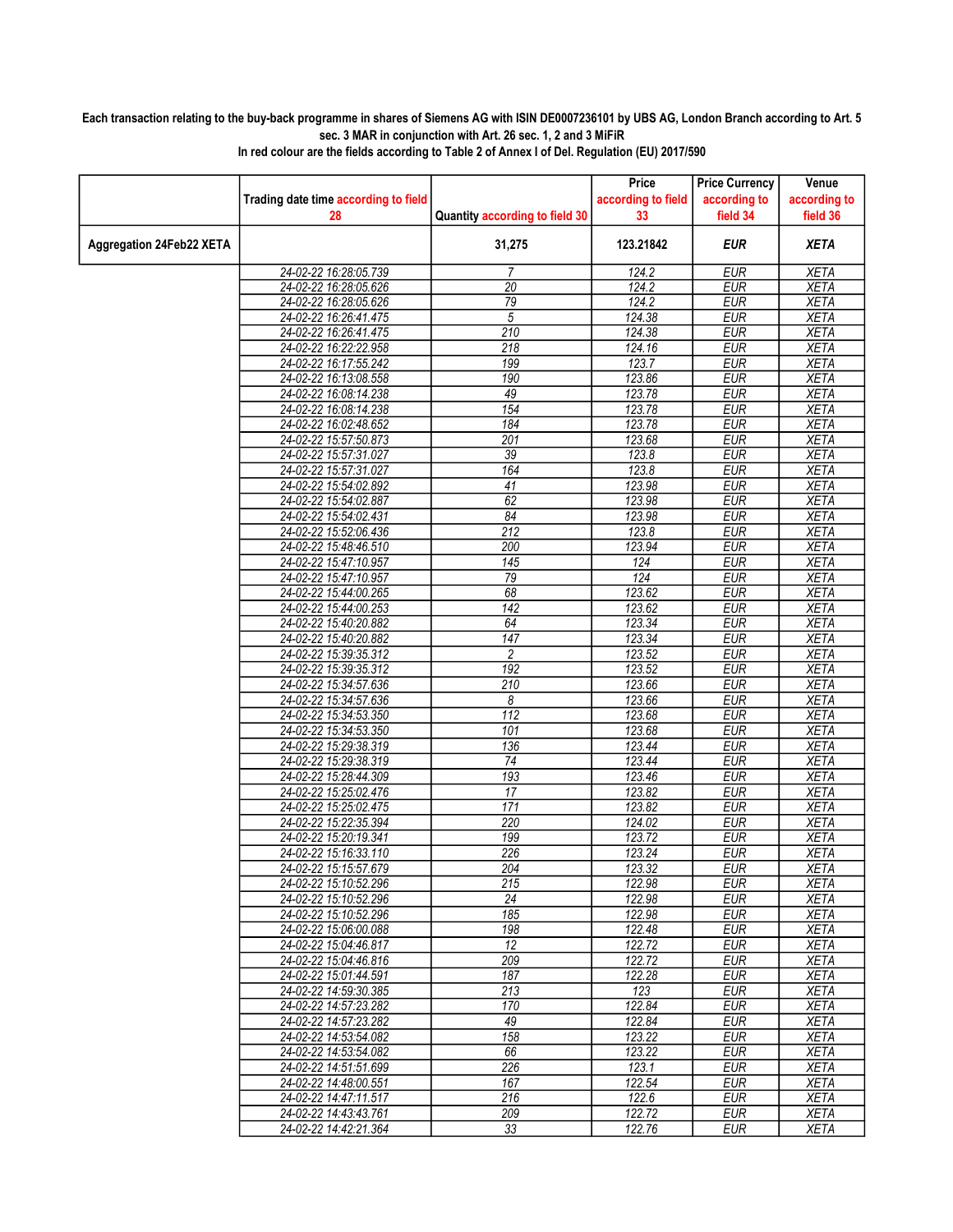| 24-02-22 14:42:21.364 | 175              | 122.76 | <b>EUR</b> | <b>XETA</b> |
|-----------------------|------------------|--------|------------|-------------|
| 24-02-22 14:38:51.898 | 223              | 122.66 | <b>EUR</b> | <b>XETA</b> |
| 24-02-22 14:36:21.770 | 221              | 122.38 | <b>EUR</b> | <b>XETA</b> |
|                       | 221              | 122.5  | <b>EUR</b> |             |
| 24-02-22 14:34:14.270 |                  |        |            | <b>XETA</b> |
| 24-02-22 14:31:26.075 | $\overline{218}$ | 122.16 | <b>EUR</b> | <b>XETA</b> |
| 24-02-22 14:30:03.172 | 227              | 122.18 | <b>EUR</b> | <b>XETA</b> |
| 24-02-22 14:26:33.204 | 171              | 122.08 | <b>EUR</b> | <b>XETA</b> |
| 24-02-22 14:26:33.204 | 4                | 122.08 | <b>EUR</b> | <b>XETA</b> |
| 24-02-22 14:26:33.204 | $\overline{9}$   | 122.08 | <b>EUR</b> | <b>XETA</b> |
|                       |                  |        |            |             |
| 24-02-22 14:23:43.990 | 200              | 122.22 | <b>EUR</b> | <b>XETA</b> |
| 24-02-22 14:17:16.120 | 210              | 121.82 | <b>EUR</b> | <b>XETA</b> |
| 24-02-22 14:15:34.590 | 61               | 121.78 | <b>EUR</b> | <b>XETA</b> |
| 24-02-22 14:15:34.590 | 161              | 121.78 | <b>EUR</b> | <b>XETA</b> |
| 24-02-22 14:08:42.652 | 193              | 121.9  | <b>EUR</b> | <b>XETA</b> |
| 24-02-22 14:07:55.243 | 44               | 121.94 | <b>EUR</b> | <b>XETA</b> |
| 24-02-22 14:07:55.243 | 151              | 121.94 | <b>EUR</b> | <b>XETA</b> |
|                       |                  |        |            |             |
| 24-02-22 14:07:55.243 | 24               | 121.94 | <b>EUR</b> | <b>XETA</b> |
| 24-02-22 14:01:31.057 | 30               | 121.84 | <b>EUR</b> | <b>XETA</b> |
| 24-02-22 14:01:31.057 | 164              | 121.84 | <b>EUR</b> | <b>XETA</b> |
| 24-02-22 14:01:12.802 | 107              | 121.9  | <b>EUR</b> | <b>XETA</b> |
| 24-02-22 14:01:12.803 | 110              | 121.9  | <b>EUR</b> | <b>XETA</b> |
| 24-02-22 13:55:44.971 | 187              | 122.18 | <b>EUR</b> | <b>XETA</b> |
| 24-02-22 13:53:01.449 | 206              | 122.46 | EUR        | <b>XETA</b> |
|                       | 34               |        |            |             |
| 24-02-22 13:52:25.572 |                  | 122.5  | <b>EUR</b> | <b>XETA</b> |
| 24-02-22 13:48:38.443 | $\overline{221}$ | 121.96 | EUR        | <b>XETA</b> |
| 24-02-22 13:41:13.070 | 220              | 121.42 | <b>EUR</b> | <b>XETA</b> |
| 24-02-22 13:36:13.495 | 194              | 121.46 | <b>EUR</b> | <b>XETA</b> |
| 24-02-22 13:36:13.485 | 197              | 121.5  | <b>EUR</b> | <b>XETA</b> |
| 24-02-22 13:35:09.350 | 187              | 121.52 | <b>EUR</b> | <b>XETA</b> |
| 24-02-22 13:27:53.722 | 153              | 121.44 | <b>EUR</b> | <b>XETA</b> |
|                       | 62               |        | <b>EUR</b> |             |
| 24-02-22 13:27:53.722 |                  | 121.44 |            | <b>XETA</b> |
| 24-02-22 13:27:53.722 | 167              | 121.44 | <b>EUR</b> | <b>XETA</b> |
| 24-02-22 13:27:53.722 | 60               | 121.44 | <b>EUR</b> | <b>XETA</b> |
| 24-02-22 13:19:17.203 | 210              | 121.46 | <b>EUR</b> | <b>XETA</b> |
| 24-02-22 13:18:53.773 | 103              | 121.56 | <b>EUR</b> | <b>XETA</b> |
| 24-02-22 13:18:53.773 | 84               | 121.56 | <b>EUR</b> | <b>XETA</b> |
| 24-02-22 13:11:36.167 | 198              | 121.38 | <b>EUR</b> | <b>XETA</b> |
| 24-02-22 13:08:54.029 | 41               | 121.3  | <b>EUR</b> | <b>XETA</b> |
| 24-02-22 13:08:54.029 |                  |        |            |             |
|                       | 86               | 121.3  | <b>EUR</b> | <b>XETA</b> |
| 24-02-22 13:08:54.029 | 70               | 121.3  | <b>EUR</b> | <b>XETA</b> |
| 24-02-22 13:03:22.213 | 197              | 121.48 | EUR        | <b>XETA</b> |
| 24-02-22 13:00:28.862 | 151              | 121.5  | <b>EUR</b> | <b>XETA</b> |
| 24-02-22 13:00:26.288 | 51               | 121.5  | <b>EUR</b> | <b>XETA</b> |
| 24-02-22 12:54:00.006 | 210              | 121.52 | <b>EUR</b> | <b>XETA</b> |
| 24-02-22 12:48:08.804 | 31               | 121.12 | <b>EUR</b> | <b>XETA</b> |
| 24-02-22 12:48:01.307 | 176              | 121.12 | <b>EUR</b> | <b>XETA</b> |
|                       |                  |        |            |             |
| 24-02-22 12:45:48.726 | 161              | 121.24 | <b>EUR</b> | <b>XETA</b> |
| 24-02-22 12:45:48.726 | 23               | 121.24 | <b>EUR</b> | <b>XETA</b> |
| 24-02-22 12:38:32.677 | 183              | 121.36 | <b>EUR</b> | <b>XETA</b> |
| 24-02-22 12:36:27.002 | 218              | 121.48 | <b>EUR</b> | <b>XETA</b> |
| 24-02-22 12:27:59.772 | 206              | 121.32 | <b>EUR</b> | <b>XETA</b> |
| 24-02-22 12:27:48.935 | 194              | 121.34 | <b>EUR</b> | <b>XETA</b> |
| 24-02-22 12:18:36.381 | 190              | 121.34 | <b>EUR</b> | <b>XETA</b> |
| 24-02-22 12:16:32.096 | 204              | 121.66 | <b>EUR</b> | <b>XETA</b> |
| 24-02-22 12:08:47.035 | 207              | 121.24 | <b>EUR</b> | <b>XETA</b> |
|                       |                  |        |            |             |
| 24-02-22 12:06:25.191 | 199              | 121.52 | <b>EUR</b> | <b>XETA</b> |
| 24-02-22 12:03:35.412 | 89               | 121.64 | <b>EUR</b> | <b>XETA</b> |
| 24-02-22 12:03:35.412 | 102              | 121.64 | <b>EUR</b> | <b>XETA</b> |
| 24-02-22 12:02:16.807 | 204              | 121.92 | <b>EUR</b> | <b>XETA</b> |
| 24-02-22 12:02:12.723 | 206              | 122.04 | <b>EUR</b> | <b>XETA</b> |
| 24-02-22 11:54:10.952 | 221              | 122.06 | <b>EUR</b> | <b>XETA</b> |
| 24-02-22 11:53:48.625 |                  |        |            |             |
|                       | 107              | 122.16 | <b>EUR</b> | <b>XETA</b> |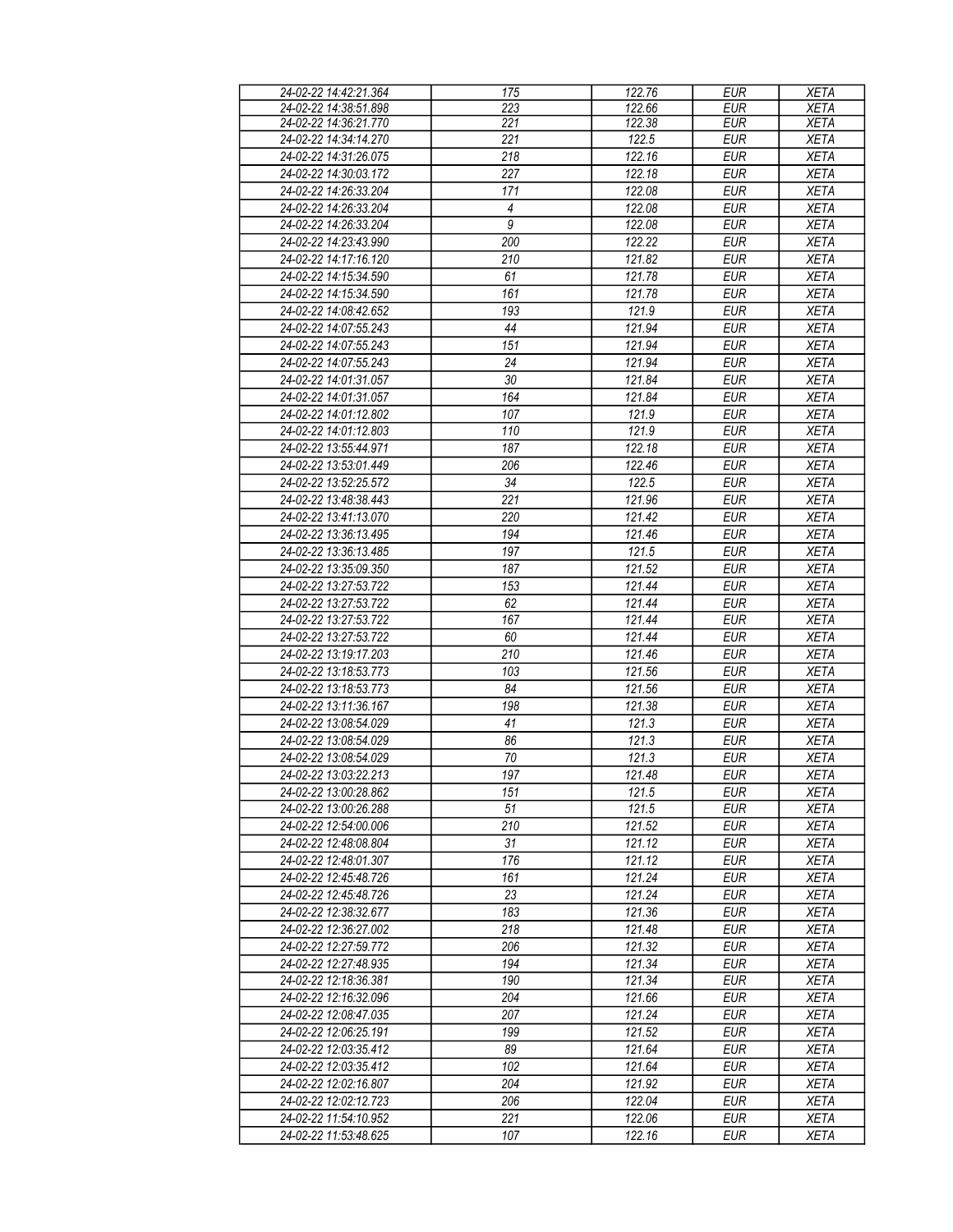| 24-02-22 11:53:48.625 | 94               | 122.16              | <b>EUR</b>               | <b>XETA</b> |
|-----------------------|------------------|---------------------|--------------------------|-------------|
| 24-02-22 11:45:02.603 | 203              | 122.12              | <b>EUR</b>               | <b>XETA</b> |
| 24-02-22 11:45:02.603 | 195              | 122.12              | <b>EUR</b>               | <b>XETA</b> |
| 24-02-22 11:35:25.028 | 212              | 121.54              | <b>EUR</b>               | <b>XETA</b> |
| 24-02-22 11:34:39.844 | 188              | 121.82              | <b>EUR</b>               | <b>XETA</b> |
| 24-02-22 11:27:17.617 | 208              | 121.86              | <b>EUR</b>               | <b>XETA</b> |
| 24-02-22 11:25:46.009 | 219              | 122.26              | <b>EUR</b>               | <b>XETA</b> |
| 24-02-22 11:21:00.514 | 185              | 121.92              | <b>EUR</b>               | <b>XETA</b> |
| 24-02-22 11:16:03.540 | 198              | 121.66              | <b>EUR</b>               | <b>XETA</b> |
| 24-02-22 11:13:37.544 | 188              | 121.52              | <b>EUR</b>               | <b>XETA</b> |
| 24-02-22 11:07:20.172 | 191              | 121.72              | <b>EUR</b>               | <b>XETA</b> |
| 24-02-22 11:05:23.050 | 218              | 122.18              | <b>EUR</b>               | <b>XETA</b> |
| 24-02-22 10:59:29.744 | 193              | 122.86              | <b>EUR</b>               | <b>XETA</b> |
| 24-02-22 10:58:46.581 | 192              | 122.84              | <b>EUR</b>               | <b>XETA</b> |
| 24-02-22 10:53:29.430 | 200              | 122.4               | <b>EUR</b>               | <b>XETA</b> |
|                       | 107              | 122.44              |                          |             |
| 24-02-22 10:52:56.095 | 119              | 122.44              | <b>EUR</b><br><b>EUR</b> | <b>XETA</b> |
| 24-02-22 10:52:56.095 |                  |                     |                          | <b>XETA</b> |
| 24-02-22 10:48:09.569 | 184              | 122.94              | <b>EUR</b>               | <b>XETA</b> |
| 24-02-22 10:47:31.386 | 197              | 122.86              | <b>EUR</b>               | <b>XETA</b> |
| 24-02-22 10:40:49.580 | 91               | 122.86              | <b>EUR</b>               | <b>XETA</b> |
| 24-02-22 10:40:49.580 | 95               | 122.86              | <b>EUR</b>               | <b>XETA</b> |
| 24-02-22 10:40:02.859 | 123              | 122.82              | <b>EUR</b>               | <b>XETA</b> |
| 24-02-22 10:40:02.860 | 43               | 122.82              | <b>EUR</b>               | <b>XETA</b> |
| 24-02-22 10:40:02.861 | 53               | 122.82              | <b>EUR</b>               | <b>XETA</b> |
| 24-02-22 10:30:08.306 | 204              | $\overline{122.56}$ | <b>EUR</b>               | <b>XETA</b> |
| 24-02-22 10:24:51.578 | 134              | 122.42              | EUR                      | <b>XETA</b> |
| 24-02-22 10:24:51.578 | 50               | 122.4               | <b>EUR</b>               | <b>XETA</b> |
| 24-02-22 10:24:51.563 | $\overline{225}$ | 122.42              | <b>EUR</b>               | <b>XETA</b> |
| 24-02-22 10:22:07.963 | 56               | 122.6               | <b>EUR</b>               | <b>XETA</b> |
| 24-02-22 10:22:07.920 | 137              | 122.6               | <b>EUR</b>               | <b>XETA</b> |
| 24-02-22 10:18:17.093 | 212              | 123.26              | <b>EUR</b>               | <b>XETA</b> |
| 24-02-22 10:15:24.020 | 190              | 123.66              | <b>EUR</b>               | <b>XETA</b> |
| 24-02-22 10:11:07.082 | 129              | 123.92              | <b>EUR</b>               | <b>XETA</b> |
| 24-02-22 10:11:07.082 | 83               | 123.92              | <b>EUR</b>               | <b>XETA</b> |
| 24-02-22 10:07:02.460 | 200              | 124.26              | <b>EUR</b>               | <b>XETA</b> |
| 24-02-22 10:03:15.928 | 17               | 123.84              | <b>EUR</b>               | <b>XETA</b> |
| 24-02-22 10:03:15.928 | 208              | 123.84              | <b>EUR</b>               | <b>XETA</b> |
| 24-02-22 10:02:23.667 | 104              | 124.02              | <b>EUR</b>               | <b>XETA</b> |
| 24-02-22 09:59:59.016 | 104              | 124.04              | <b>EUR</b>               | <b>XETA</b> |
| 24-02-22 09:55:06.490 | 199              | 124.26              | <b>EUR</b>               | <b>XETA</b> |
| 24-02-22 09:53:16.712 | 43               | 124.62              | <b>EUR</b>               | <b>XETA</b> |
| 24-02-22 09:53:16.712 | 93               | 124.62              | <b>EUR</b>               | <b>XETA</b> |
| 24-02-22 09:53:16.712 | 66               | 124.62              | <b>EUR</b>               | <b>XETA</b> |
| 24-02-22 09:47:07.557 | 191              | 124.9               | <b>EUR</b>               | <b>XETA</b> |
| 24-02-22 09:41:02.501 | 186              | 125.36              | <b>EUR</b>               | <b>XETA</b> |
| 24-02-22 09:39:25.921 | 40               | 125.2               | <b>EUR</b>               | <b>XETA</b> |
| 24-02-22 09:39:25.921 | 165              | 125.18              | <b>EUR</b>               | <b>XETA</b> |
| 24-02-22 09:39:25.916 | 197              | 125.18              | <b>EUR</b>               | <b>XETA</b> |
| 24-02-22 09:34:48.424 | 46               | 124.94              | <b>EUR</b>               | <b>XETA</b> |
| 24-02-22 09:34:48.421 | 140              | 124.94              | <b>EUR</b>               | <b>XETA</b> |
| 24-02-22 09:31:12.813 | 210              | 124.92              | <b>EUR</b>               | <b>XETA</b> |
| 24-02-22 09:28:32.486 | 8                | 125                 | <b>EUR</b>               | <b>XETA</b> |
| 24-02-22 09:28:30.681 | 183              | 125                 | <b>EUR</b>               | <b>XETA</b> |
| 24-02-22 09:23:11.590 | 205              | 125.62              | <b>EUR</b>               | <b>XETA</b> |
| 24-02-22 09:21:40.754 | 213              | 125.1               | <b>EUR</b>               | <b>XETA</b> |
| 24-02-22 09:16:37.808 | 192              | 125                 | <b>EUR</b>               | <b>XETA</b> |
| 24-02-22 09:15:42.524 | 38               | 125.18              | <b>EUR</b>               | <b>XETA</b> |
| 24-02-22 09:15:42.523 | 109              | 125.18              | <b>EUR</b>               | <b>XETA</b> |
| 24-02-22 09:15:42.523 | 59               | 125.18              | <b>EUR</b>               | <b>XETA</b> |
| 24-02-22 09:11:57.726 | 122              | 125.42              | <b>EUR</b>               | <b>XETA</b> |
| 24-02-22 09:09:57.337 | 80               | 125.38              | <b>EUR</b>               | <b>XETA</b> |
|                       |                  |                     |                          |             |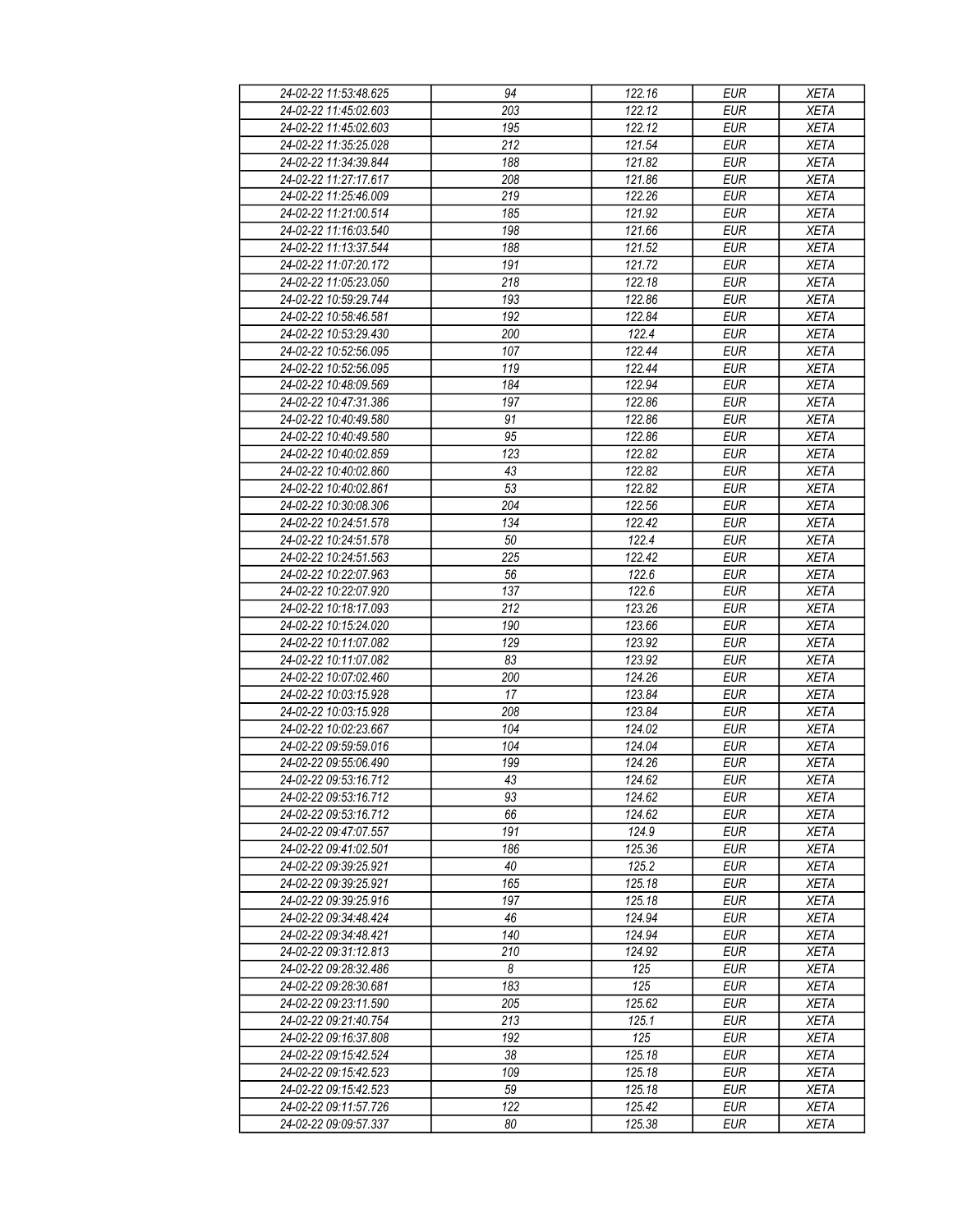| 24-02-22 09:09:57.337 | 108 | 125.38 | <b>EUR</b> | <b>XETA</b> |
|-----------------------|-----|--------|------------|-------------|
| 24-02-22 09:06:54.609 | 182 | 125.06 | <b>EUR</b> | <b>XETA</b> |
| 24-02-22 09:04:18.725 | 191 | 124.8  | <b>EUR</b> | <b>XETA</b> |
| 24-02-22 09:01:21.900 | 17  | 124.58 | <b>EUR</b> | <b>XETA</b> |
| 24-02-22 09:01:21.900 | 200 | 124.58 | <b>EUR</b> | <b>XETA</b> |
| 24-02-22 08:57:38.206 | 207 | 124.98 | <b>EUR</b> | <b>XETA</b> |
| 24-02-22 08:55:57.343 | 201 | 124.98 | <b>EUR</b> | <b>XETA</b> |
| 24-02-22 08:50:50.868 | 213 | 124.44 | <b>EUR</b> | <b>XETA</b> |
| 24-02-22 08:50:19.224 | 221 | 124.68 | <b>EUR</b> | <b>XETA</b> |
| 24-02-22 08:44:22.518 | 223 | 125.38 | <b>EUR</b> | <b>XETA</b> |
| 24-02-22 08:44:22.518 | 211 | 125.38 | <b>EUR</b> | <b>XETA</b> |
| 24-02-22 08:39:42.345 | 189 | 125.74 | <b>EUR</b> | <b>XETA</b> |
| 24-02-22 08:38:36.346 | 51  | 125.06 | <b>EUR</b> | <b>XETA</b> |
| 24-02-22 08:38:36.346 | 152 | 125.06 | <b>EUR</b> | <b>XETA</b> |
| 24-02-22 08:34:44.982 | 216 | 124.98 | <b>EUR</b> | <b>XETA</b> |
| 24-02-22 08:32:36.743 | 104 | 124.8  | <b>EUR</b> | <b>XETA</b> |
| 24-02-22 08:32:36.743 | 36  | 124.8  | <b>EUR</b> | <b>XETA</b> |
| 24-02-22 08:32:36.743 | 42  | 124.8  | <b>EUR</b> | <b>XETA</b> |
| 24-02-22 08:32:36.743 | 42  | 124.78 | <b>EUR</b> | <b>XETA</b> |
| 24-02-22 08:30:44.554 | 190 | 125.04 | <b>EUR</b> | <b>XETA</b> |
| 24-02-22 08:27:50.402 | 191 | 126.02 | <b>EUR</b> | <b>XETA</b> |
| 24-02-22 08:26:55.514 | 186 | 126.2  | <b>EUR</b> | <b>XETA</b> |
| 24-02-22 08:23:16.925 | 182 | 124.92 | <b>EUR</b> | <b>XETA</b> |
| 24-02-22 08:23:01.175 | 216 | 125.24 | <b>EUR</b> | <b>XETA</b> |
| 24-02-22 08:20:25.047 | 204 | 125.94 | <b>EUR</b> | <b>XETA</b> |
| 24-02-22 08:19:00.708 | 226 | 124.74 | <b>EUR</b> | <b>XETA</b> |
| 24-02-22 08:16:25.199 | 219 | 124.02 | <b>EUR</b> | <b>XETA</b> |
| 24-02-22 08:14:29.563 | 212 | 124.44 | <b>EUR</b> | <b>XETA</b> |
| 24-02-22 08:13:05.196 | 192 | 124.92 | <b>EUR</b> | <b>XETA</b> |
| 24-02-22 08:09:44.832 | 85  | 125.14 | <b>EUR</b> | <b>XETA</b> |
| 24-02-22 08:09:44.832 | 138 | 125.14 | <b>EUR</b> | <b>XETA</b> |
| 24-02-22 08:09:39.036 | 204 | 125.18 | <b>EUR</b> | <b>XETA</b> |
| 24-02-22 08:07:09.509 | 188 | 124.4  | <b>EUR</b> | <b>XETA</b> |
| 24-02-22 08:06:38.787 | 207 | 124.72 | <b>EUR</b> | <b>XETA</b> |
| 24-02-22 08:04:26.648 | 196 | 123.26 | <b>EUR</b> | <b>XETA</b> |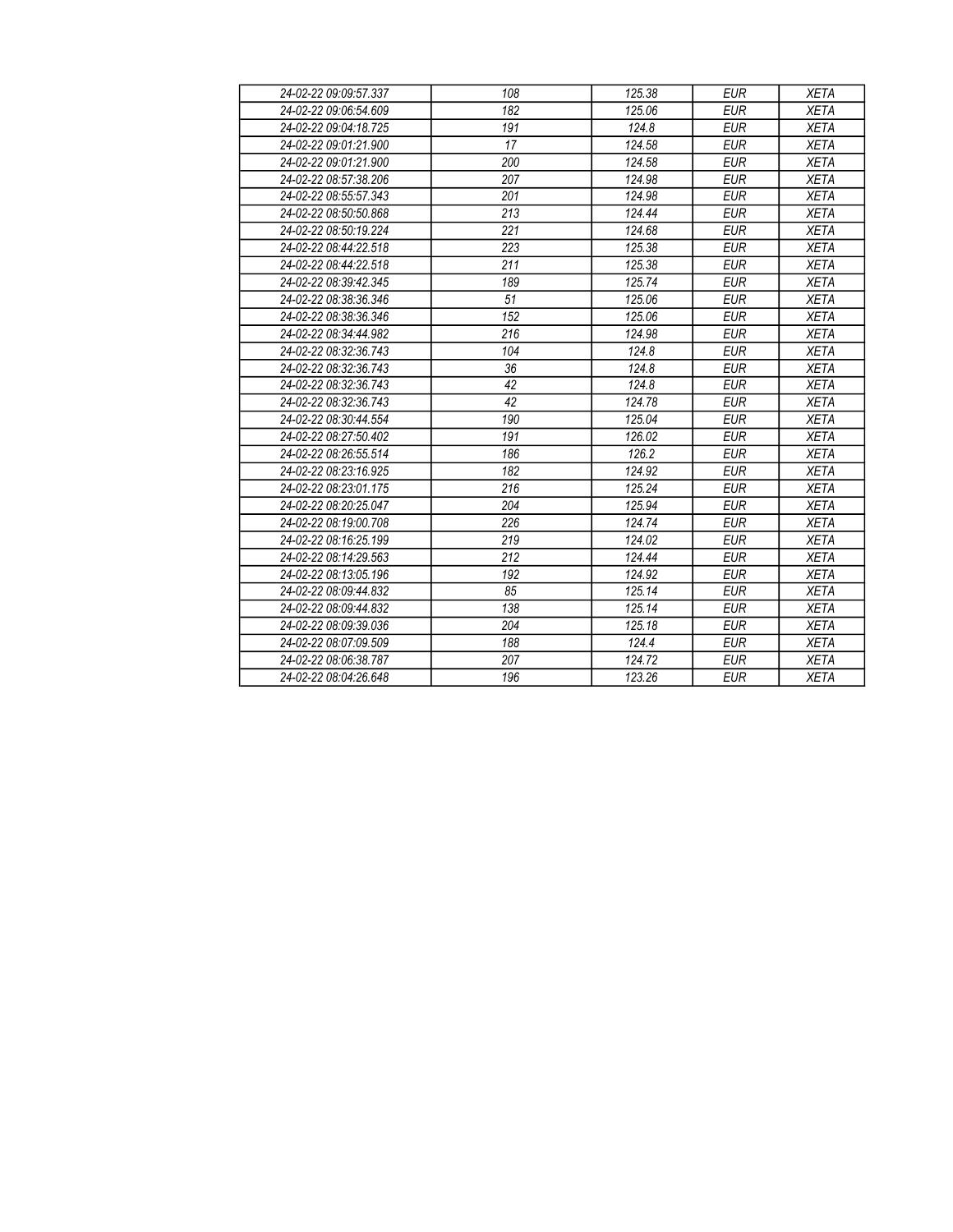## Each order relating to the buy-back programme above according to Art. 5 sec. 3 MAR in conjunction with Art. 25 sec. 1 and 2 MiFiR

In red colour are the fields according to Table 2 of the Annex of Del. Regulation (EU) 2017/580; alternatively you may report the

| Date and Time according to field 9 | <b>Segment MIC code</b><br>according to field 16 | <b>Transaction price</b><br>according to field 28 | <b>Price currency according</b><br>to field 29 | <b>Buy-sell indicator</b><br>according to field 32 |
|------------------------------------|--------------------------------------------------|---------------------------------------------------|------------------------------------------------|----------------------------------------------------|
| 24-02-22 16:28:05.739              | <b>XETA</b>                                      | 124.2                                             | <b>EUR</b>                                     | <b>BUY</b>                                         |
| 24-02-22 16:28:05.626              | <b>XETA</b>                                      | 124.2                                             | <b>EUR</b>                                     | <b>BUY</b>                                         |
| 24-02-22 16:28:05.626              | <b>XETA</b>                                      | 124.2                                             | <b>EUR</b>                                     | <b>BUY</b>                                         |
| 24-02-22 16:26:41.475              | <b>XETA</b>                                      | 124.38                                            | <b>EUR</b>                                     | <b>BUY</b>                                         |
| 24-02-22 16:26:41.475              | <b>XETA</b>                                      | 124.38                                            | <b>EUR</b>                                     | <b>BUY</b>                                         |
| 24-02-22 16:22:22.958              | <b>XETA</b>                                      | 124.16                                            | <b>EUR</b>                                     | <b>BUY</b>                                         |
| 24-02-22 16:17:55.242              | <b>XETA</b>                                      | 123.7                                             | <b>EUR</b>                                     | <b>BUY</b>                                         |
| 24-02-22 16:13:08.558              | <b>XETA</b>                                      | 123.86                                            | <b>EUR</b>                                     | <b>BUY</b>                                         |
| 24-02-22 16:08:14.238              | <b>XETA</b>                                      | 123.78                                            | <b>EUR</b>                                     | <b>BUY</b>                                         |
| 24-02-22 16:08:14.238              | <b>XETA</b>                                      | 123.78                                            | <b>EUR</b>                                     | <b>BUY</b>                                         |
| 24-02-22 16:02:48.652              | <b>XETA</b>                                      | 123.78                                            | <b>EUR</b>                                     | <b>BUY</b>                                         |
| 24-02-22 15:57:50.873              | <b>XETA</b>                                      | 123.68                                            | <b>EUR</b>                                     | <b>BUY</b>                                         |
| 24-02-22 15:57:31.027              | <b>XETA</b>                                      | 123.8                                             | <b>EUR</b>                                     | <b>BUY</b>                                         |
| 24-02-22 15:57:31.027              | <b>XETA</b>                                      | 123.8                                             | <b>EUR</b>                                     | <b>BUY</b>                                         |
| 24-02-22 15:54:02.892              | <b>XETA</b>                                      | 123.98                                            | <b>EUR</b>                                     | <b>BUY</b>                                         |
| 24-02-22 15:54:02.887              | <b>XETA</b>                                      | 123.98                                            | <b>EUR</b>                                     | <b>BUY</b>                                         |
| 24-02-22 15:54:02.431              | <b>XETA</b>                                      | 123.98                                            | <b>EUR</b>                                     | <b>BUY</b>                                         |
| 24-02-22 15:52:06.436              | <b>XETA</b>                                      | 123.8                                             | <b>EUR</b>                                     | <b>BUY</b>                                         |
| 24-02-22 15:48:46.510              | <b>XETA</b>                                      | 123.94                                            | <b>EUR</b>                                     | <b>BUY</b>                                         |
| 24-02-22 15:47:10.957              | <b>XETA</b>                                      | 124                                               | <b>EUR</b>                                     | <b>BUY</b>                                         |
| 24-02-22 15:47:10.957              | <b>XETA</b>                                      | $\overline{124}$                                  | <b>EUR</b>                                     | <b>BUY</b>                                         |
| 24-02-22 15:44:00.265              | <b>XETA</b>                                      | 123.62                                            | <b>EUR</b>                                     | <b>BUY</b>                                         |
| 24-02-22 15:44:00.253              | <b>XETA</b>                                      | 123.62                                            | <b>EUR</b>                                     | <b>BUY</b>                                         |
| 24-02-22 15:40:20.882              | <b>XETA</b>                                      | 123.34                                            | <b>EUR</b>                                     | <b>BUY</b>                                         |
| 24-02-22 15:40:20.882              | <b>XETA</b>                                      | 123.34                                            | <b>EUR</b>                                     | <b>BUY</b>                                         |
| 24-02-22 15:39:35.312              | <b>XETA</b>                                      | 123.52                                            | <b>EUR</b>                                     | <b>BUY</b>                                         |
| 24-02-22 15:39:35.312              | <b>XETA</b>                                      | 123.52                                            | <b>EUR</b>                                     | <b>BUY</b>                                         |
| 24-02-22 15:34:57.636              | <b>XETA</b>                                      | 123.66                                            | <b>EUR</b>                                     | <b>BUY</b>                                         |
| 24-02-22 15:34:57.636              | <b>XETA</b>                                      | 123.66                                            | <b>EUR</b>                                     | <b>BUY</b>                                         |
| 24-02-22 15:34:53.350              | <b>XETA</b>                                      | 123.68                                            | <b>EUR</b>                                     | <b>BUY</b>                                         |
| 24-02-22 15:34:53.350              | <b>XETA</b>                                      | 123.68                                            | <b>EUR</b>                                     | <b>BUY</b>                                         |
| 24-02-22 15:29:38.319              | <b>XETA</b>                                      | 123.44                                            | <b>EUR</b>                                     | <b>BUY</b>                                         |
| 24-02-22 15:29:38.319              | <b>XETA</b>                                      | 123.44                                            | <b>EUR</b>                                     | <b>BUY</b>                                         |
| 24-02-22 15:28:44.309              | <b>XETA</b>                                      | 123.46                                            | <b>EUR</b>                                     | <b>BUY</b>                                         |
| 24-02-22 15:25:02.476              | <b>XETA</b>                                      | 123.82                                            | <b>EUR</b>                                     | <b>BUY</b>                                         |
| 24-02-22 15:25:02.475              | <b>XETA</b>                                      | 123.82                                            | <b>EUR</b>                                     | <b>BUY</b>                                         |
| 24-02-22 15:22:35.394              | <b>XETA</b>                                      | 124.02                                            | <b>EUR</b>                                     | <b>BUY</b>                                         |
| 24-02-22 15:20:19.341              | <b>XETA</b>                                      | 123.72                                            | <b>EUR</b>                                     | <b>BUY</b>                                         |
| 24-02-22 15:16:33.110              | <b>XETA</b>                                      | 123.24                                            | <b>EUR</b>                                     | <b>BUY</b>                                         |
| 24-02-22 15:15:57.679              | <b>XETA</b>                                      | 123.32                                            | <b>EUR</b>                                     | <b>BUY</b>                                         |
| 24-02-22 15:10:52.296              | <b>XETA</b>                                      | 122.98                                            | <b>EUR</b>                                     | <b>BUY</b>                                         |
| 24-02-22 15:10:52.296              | <b>XETA</b>                                      | 122.98                                            | <b>EUR</b>                                     | <b>BUY</b>                                         |
| 24-02-22 15:10:52.296              | <b>XETA</b>                                      | 122.98                                            | <b>EUR</b>                                     | <b>BUY</b>                                         |
| 24-02-22 15:06:00.088              | <b>XETA</b>                                      | 122.48                                            | <b>EUR</b>                                     | <b>BUY</b>                                         |
| 24-02-22 15:04:46.817              | <b>XETA</b>                                      | 122.72                                            | <b>EUR</b>                                     | <b>BUY</b>                                         |
| 24-02-22 15:04:46.816              | <b>XETA</b>                                      | 122.72                                            | <b>EUR</b>                                     | <b>BUY</b>                                         |
| 24-02-22 15:01:44.591              | <b>XETA</b>                                      | 122.28                                            | <b>EUR</b>                                     | <b>BUY</b>                                         |
| 24-02-22 14:59:30.385              | <b>XETA</b>                                      | 123                                               | <b>EUR</b>                                     | <b>BUY</b>                                         |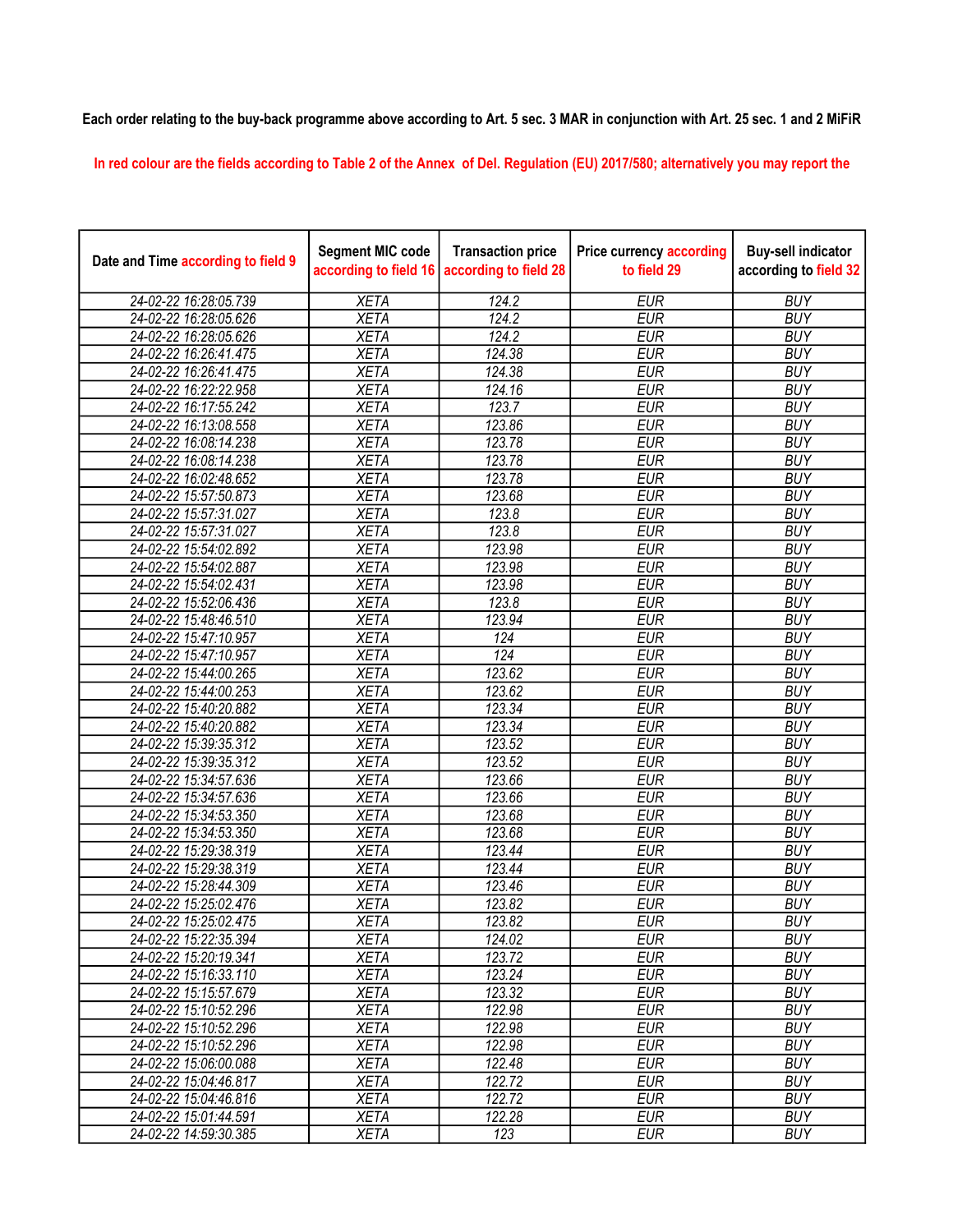| 122.84<br><b>EUR</b><br>24-02-22 14:57:23.282<br><b>XETA</b><br><b>BUY</b><br>123.22<br><b>EUR</b><br><b>BUY</b><br>24-02-22 14:53:54.082<br><b>XETA</b><br>24-02-22 14:53:54.082<br><b>XETA</b><br>123.22<br><b>EUR</b><br><b>BUY</b><br>24-02-22 14:51:51.699<br><b>XETA</b><br>123.1<br><b>EUR</b><br><b>BUY</b><br><b>XETA</b><br>122.54<br><b>EUR</b><br>24-02-22 14:48:00.551<br><b>BUY</b><br>24-02-22 14:47:11.517<br><b>EUR</b><br><b>XETA</b><br>122.6<br><b>BUY</b><br>24-02-22 14:43:43.761<br>$\overline{122.72}$<br><b>XETA</b><br><b>EUR</b><br><b>BUY</b><br>24-02-22 14:42:21.364<br><b>XETA</b><br>122.76<br><b>EUR</b><br><b>BUY</b> |  |
|---------------------------------------------------------------------------------------------------------------------------------------------------------------------------------------------------------------------------------------------------------------------------------------------------------------------------------------------------------------------------------------------------------------------------------------------------------------------------------------------------------------------------------------------------------------------------------------------------------------------------------------------------------|--|
|                                                                                                                                                                                                                                                                                                                                                                                                                                                                                                                                                                                                                                                         |  |
|                                                                                                                                                                                                                                                                                                                                                                                                                                                                                                                                                                                                                                                         |  |
|                                                                                                                                                                                                                                                                                                                                                                                                                                                                                                                                                                                                                                                         |  |
|                                                                                                                                                                                                                                                                                                                                                                                                                                                                                                                                                                                                                                                         |  |
|                                                                                                                                                                                                                                                                                                                                                                                                                                                                                                                                                                                                                                                         |  |
|                                                                                                                                                                                                                                                                                                                                                                                                                                                                                                                                                                                                                                                         |  |
|                                                                                                                                                                                                                                                                                                                                                                                                                                                                                                                                                                                                                                                         |  |
|                                                                                                                                                                                                                                                                                                                                                                                                                                                                                                                                                                                                                                                         |  |
| 122.76<br>24-02-22 14:42:21.364<br><b>XETA</b><br><b>EUR</b><br><b>BUY</b>                                                                                                                                                                                                                                                                                                                                                                                                                                                                                                                                                                              |  |
| <b>XETA</b><br>122.66<br><b>EUR</b><br><b>BUY</b><br>24-02-22 14:38:51.898                                                                                                                                                                                                                                                                                                                                                                                                                                                                                                                                                                              |  |
| <b>EUR</b><br>122.38<br><b>BUY</b><br>24-02-22 14:36:21.770<br><b>XETA</b>                                                                                                                                                                                                                                                                                                                                                                                                                                                                                                                                                                              |  |
| 122.5<br><b>EUR</b><br><b>BUY</b><br>24-02-22 14:34:14.270<br><b>XETA</b>                                                                                                                                                                                                                                                                                                                                                                                                                                                                                                                                                                               |  |
| 24-02-22 14:31:26.075<br><b>XETA</b><br>122.16<br><b>EUR</b><br><b>BUY</b>                                                                                                                                                                                                                                                                                                                                                                                                                                                                                                                                                                              |  |
| <b>EUR</b><br><b>BUY</b><br>24-02-22 14:30:03.172<br><b>XETA</b><br>122.18                                                                                                                                                                                                                                                                                                                                                                                                                                                                                                                                                                              |  |
| 122.08<br><b>EUR</b><br><b>BUY</b><br>24-02-22 14:26:33.204<br><b>XETA</b>                                                                                                                                                                                                                                                                                                                                                                                                                                                                                                                                                                              |  |
| 24-02-22 14:26:33.204<br><b>XETA</b><br>122.08<br><b>EUR</b><br><b>BUY</b>                                                                                                                                                                                                                                                                                                                                                                                                                                                                                                                                                                              |  |
| 122.08<br><b>EUR</b><br><b>BUY</b><br>24-02-22 14:26:33.204<br><b>XETA</b>                                                                                                                                                                                                                                                                                                                                                                                                                                                                                                                                                                              |  |
| 122.22<br><b>EUR</b><br><b>BUY</b><br>24-02-22 14:23:43.990<br><b>XETA</b>                                                                                                                                                                                                                                                                                                                                                                                                                                                                                                                                                                              |  |
| <b>EUR</b><br><b>XETA</b><br>121.82<br><b>BUY</b><br>24-02-22 14:17:16.120                                                                                                                                                                                                                                                                                                                                                                                                                                                                                                                                                                              |  |
| <b>XETA</b><br><b>EUR</b><br><b>BUY</b><br>24-02-22 14:15:34.590<br>121.78                                                                                                                                                                                                                                                                                                                                                                                                                                                                                                                                                                              |  |
| <b>XETA</b><br>121.78<br><b>BUY</b><br>24-02-22 14:15:34.590<br>EUR                                                                                                                                                                                                                                                                                                                                                                                                                                                                                                                                                                                     |  |
| 121.9<br><b>EUR</b><br><b>BUY</b><br>24-02-22 14:08:42.652<br><b>XETA</b>                                                                                                                                                                                                                                                                                                                                                                                                                                                                                                                                                                               |  |
| 24-02-22 14:07:55.243<br><b>XETA</b><br>121.94<br><b>EUR</b><br><b>BUY</b>                                                                                                                                                                                                                                                                                                                                                                                                                                                                                                                                                                              |  |
| 24-02-22 14:07:55.243<br><b>XETA</b><br>121.94<br><b>EUR</b><br><b>BUY</b>                                                                                                                                                                                                                                                                                                                                                                                                                                                                                                                                                                              |  |
|                                                                                                                                                                                                                                                                                                                                                                                                                                                                                                                                                                                                                                                         |  |
| 24-02-22 14:07:55.243<br><b>XETA</b><br>121.94<br><b>EUR</b><br><b>BUY</b>                                                                                                                                                                                                                                                                                                                                                                                                                                                                                                                                                                              |  |
| <b>XETA</b><br>121.84<br><b>EUR</b><br><b>BUY</b><br>24-02-22 14:01:31.057                                                                                                                                                                                                                                                                                                                                                                                                                                                                                                                                                                              |  |
| <b>EUR</b><br>24-02-22 14:01:31.057<br><b>XETA</b><br>121.84<br><b>BUY</b>                                                                                                                                                                                                                                                                                                                                                                                                                                                                                                                                                                              |  |
| <b>EUR</b><br>121.9<br><b>BUY</b><br>24-02-22 14:01:12.802<br><b>XETA</b>                                                                                                                                                                                                                                                                                                                                                                                                                                                                                                                                                                               |  |
| 121.9<br><b>EUR</b><br><b>BUY</b><br>24-02-22 14:01:12.803<br><b>XETA</b>                                                                                                                                                                                                                                                                                                                                                                                                                                                                                                                                                                               |  |
| 122.18<br>24-02-22 13:55:44.971<br><b>EUR</b><br><b>BUY</b><br><b>XETA</b>                                                                                                                                                                                                                                                                                                                                                                                                                                                                                                                                                                              |  |
| 24-02-22 13:53:01.449<br>122.46<br><b>EUR</b><br><b>BUY</b><br><b>XETA</b>                                                                                                                                                                                                                                                                                                                                                                                                                                                                                                                                                                              |  |
| 122.5<br><b>EUR</b><br><b>BUY</b><br>24-02-22 13:52:25.572<br><b>XETA</b>                                                                                                                                                                                                                                                                                                                                                                                                                                                                                                                                                                               |  |
| 24-02-22 13:48:38.443<br><b>BUY</b><br><b>XETA</b><br>121.96<br><b>EUR</b>                                                                                                                                                                                                                                                                                                                                                                                                                                                                                                                                                                              |  |
| <b>XETA</b><br>121.42<br><b>EUR</b><br><b>BUY</b><br>24-02-22 13:41:13.070                                                                                                                                                                                                                                                                                                                                                                                                                                                                                                                                                                              |  |
| <b>XETA</b><br><b>EUR</b><br><b>BUY</b><br>24-02-22 13:36:13.495<br>121.46                                                                                                                                                                                                                                                                                                                                                                                                                                                                                                                                                                              |  |
| 121.5<br>24-02-22 13:36:13.485<br><b>XETA</b><br><b>EUR</b><br><b>BUY</b>                                                                                                                                                                                                                                                                                                                                                                                                                                                                                                                                                                               |  |
| <b>XETA</b><br>121.52<br><b>EUR</b><br><b>BUY</b><br>24-02-22 13:35:09.350                                                                                                                                                                                                                                                                                                                                                                                                                                                                                                                                                                              |  |
| 121.44<br><b>EUR</b><br><b>BUY</b><br>24-02-22 13:27:53.722<br><b>XETA</b>                                                                                                                                                                                                                                                                                                                                                                                                                                                                                                                                                                              |  |
| 121.44<br><b>EUR</b><br><b>BUY</b><br>24-02-22 13:27:53.722<br><b>XETA</b>                                                                                                                                                                                                                                                                                                                                                                                                                                                                                                                                                                              |  |
| 121.44<br><b>EUR</b><br><b>BUY</b><br>24-02-22 13:27:53.722<br><b>XETA</b>                                                                                                                                                                                                                                                                                                                                                                                                                                                                                                                                                                              |  |
| <b>BUY</b><br><b>XETA</b><br>121.44<br><b>EUR</b><br>24-02-22 13:27:53.722                                                                                                                                                                                                                                                                                                                                                                                                                                                                                                                                                                              |  |
|                                                                                                                                                                                                                                                                                                                                                                                                                                                                                                                                                                                                                                                         |  |
| <b>XETA</b><br>121.46<br><b>EUR</b><br><b>BUY</b><br>24-02-22 13:19:17.203                                                                                                                                                                                                                                                                                                                                                                                                                                                                                                                                                                              |  |
| <b>BUY</b><br><b>XETA</b><br>121.56<br><b>EUR</b><br>24-02-22 13:18:53.773                                                                                                                                                                                                                                                                                                                                                                                                                                                                                                                                                                              |  |
| 121.56<br><b>EUR</b><br><b>BUY</b><br><b>XETA</b><br>24-02-22 13:18:53.773                                                                                                                                                                                                                                                                                                                                                                                                                                                                                                                                                                              |  |
| <b>XETA</b><br><b>EUR</b><br><b>BUY</b><br>24-02-22 13:11:36.167<br>121.38                                                                                                                                                                                                                                                                                                                                                                                                                                                                                                                                                                              |  |
| <b>XETA</b><br><b>BUY</b><br>24-02-22 13:08:54.029<br>121.3<br>EUR                                                                                                                                                                                                                                                                                                                                                                                                                                                                                                                                                                                      |  |
| <b>EUR</b><br><b>BUY</b><br>121.3<br>24-02-22 13:08:54.029<br><b>XETA</b>                                                                                                                                                                                                                                                                                                                                                                                                                                                                                                                                                                               |  |
| 121.3<br><b>EUR</b><br><b>BUY</b><br>24-02-22 13:08:54.029<br><b>XETA</b>                                                                                                                                                                                                                                                                                                                                                                                                                                                                                                                                                                               |  |
| <b>BUY</b><br><b>XETA</b><br>121.48<br><b>EUR</b><br>24-02-22 13:03:22.213                                                                                                                                                                                                                                                                                                                                                                                                                                                                                                                                                                              |  |
| <b>XETA</b><br>121.5<br><b>EUR</b><br><b>BUY</b><br>24-02-22 13:00:28.862                                                                                                                                                                                                                                                                                                                                                                                                                                                                                                                                                                               |  |
| <b>BUY</b><br>121.5<br><b>EUR</b><br>24-02-22 13:00:26.288<br><b>XETA</b>                                                                                                                                                                                                                                                                                                                                                                                                                                                                                                                                                                               |  |
| <b>EUR</b><br><b>BUY</b><br>24-02-22 12:54:00.006<br><b>XETA</b><br>121.52                                                                                                                                                                                                                                                                                                                                                                                                                                                                                                                                                                              |  |
| <b>EUR</b><br>24-02-22 12:48:08.804<br><b>XETA</b><br>121.12<br><b>BUY</b>                                                                                                                                                                                                                                                                                                                                                                                                                                                                                                                                                                              |  |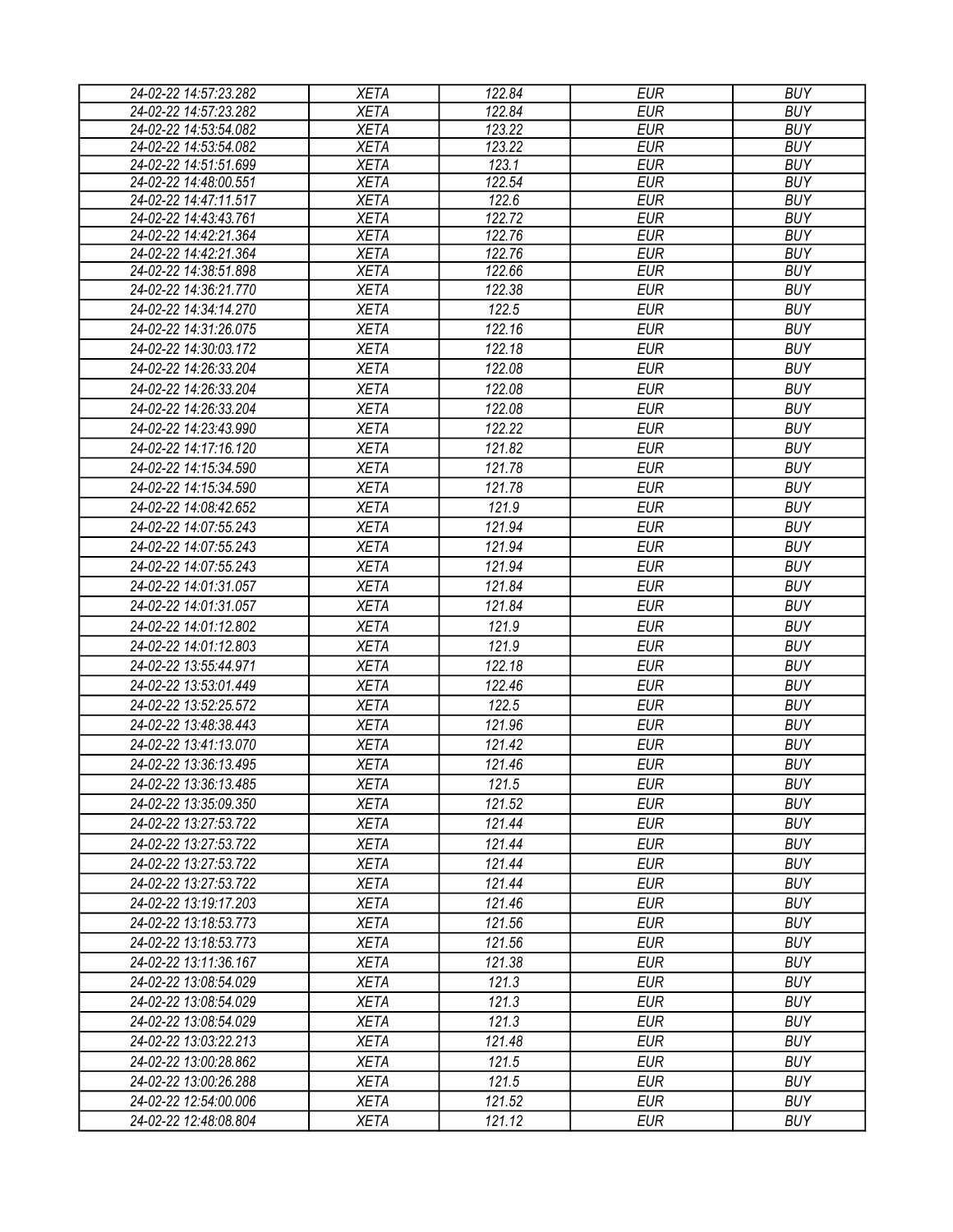| 24-02-22 12:48:01.307 | <b>XETA</b> | 121.12 | <b>EUR</b> | <b>BUY</b> |
|-----------------------|-------------|--------|------------|------------|
| 24-02-22 12:45:48.726 | <b>XETA</b> | 121.24 | <b>EUR</b> | <b>BUY</b> |
| 24-02-22 12:45:48.726 | <b>XETA</b> | 121.24 | <b>EUR</b> | <b>BUY</b> |
| 24-02-22 12:38:32.677 | <b>XETA</b> | 121.36 | <b>EUR</b> | <b>BUY</b> |
| 24-02-22 12:36:27.002 | <b>XETA</b> | 121.48 | <b>EUR</b> | <b>BUY</b> |
| 24-02-22 12:27:59.772 | <b>XETA</b> | 121.32 | <b>EUR</b> | <b>BUY</b> |
| 24-02-22 12:27:48.935 | <b>XETA</b> | 121.34 | <b>EUR</b> | <b>BUY</b> |
| 24-02-22 12:18:36.381 | <b>XETA</b> | 121.34 | <b>EUR</b> | <b>BUY</b> |
| 24-02-22 12:16:32.096 | <b>XETA</b> | 121.66 | <b>EUR</b> | <b>BUY</b> |
| 24-02-22 12:08:47.035 | <b>XETA</b> | 121.24 | <b>EUR</b> | <b>BUY</b> |
| 24-02-22 12:06:25.191 | <b>XETA</b> | 121.52 | <b>EUR</b> | <b>BUY</b> |
| 24-02-22 12:03:35.412 | <b>XETA</b> | 121.64 | <b>EUR</b> | <b>BUY</b> |
| 24-02-22 12:03:35.412 | <b>XETA</b> | 121.64 | <b>EUR</b> | <b>BUY</b> |
| 24-02-22 12:02:16.807 | <b>XETA</b> | 121.92 | <b>EUR</b> | <b>BUY</b> |
| 24-02-22 12:02:12.723 | <b>XETA</b> | 122.04 | <b>EUR</b> | <b>BUY</b> |
| 24-02-22 11:54:10.952 | <b>XETA</b> | 122.06 | <b>EUR</b> | <b>BUY</b> |
| 24-02-22 11:53:48.625 | <b>XETA</b> | 122.16 | <b>EUR</b> | <b>BUY</b> |
| 24-02-22 11:53:48.625 | <b>XETA</b> | 122.16 | <b>EUR</b> | <b>BUY</b> |
| 24-02-22 11:45:02.603 | <b>XETA</b> | 122.12 | <b>EUR</b> | <b>BUY</b> |
| 24-02-22 11:45:02.603 | <b>XETA</b> | 122.12 | <b>EUR</b> | <b>BUY</b> |
| 24-02-22 11:35:25.028 | <b>XETA</b> | 121.54 | <b>EUR</b> | <b>BUY</b> |
| 24-02-22 11:34:39.844 | <b>XETA</b> | 121.82 | <b>EUR</b> | <b>BUY</b> |
| 24-02-22 11:27:17.617 | <b>XETA</b> | 121.86 | <b>EUR</b> | <b>BUY</b> |
| 24-02-22 11:25:46.009 | <b>XETA</b> | 122.26 | <b>EUR</b> | <b>BUY</b> |
| 24-02-22 11:21:00.514 | <b>XETA</b> | 121.92 | <b>EUR</b> | <b>BUY</b> |
| 24-02-22 11:16:03.540 | <b>XETA</b> | 121.66 | <b>EUR</b> | <b>BUY</b> |
| 24-02-22 11:13:37.544 | <b>XETA</b> | 121.52 | <b>EUR</b> | <b>BUY</b> |
| 24-02-22 11:07:20.172 | <b>XETA</b> | 121.72 | <b>EUR</b> | <b>BUY</b> |
| 24-02-22 11:05:23.050 | <b>XETA</b> | 122.18 | <b>EUR</b> | <b>BUY</b> |
| 24-02-22 10:59:29.744 | <b>XETA</b> | 122.86 | <b>EUR</b> | <b>BUY</b> |
| 24-02-22 10:58:46.581 | <b>XETA</b> | 122.84 | <b>EUR</b> | <b>BUY</b> |
| 24-02-22 10:53:29.430 | <b>XETA</b> | 122.4  | <b>EUR</b> | <b>BUY</b> |
| 24-02-22 10:52:56.095 | <b>XETA</b> | 122.44 | <b>EUR</b> | <b>BUY</b> |
| 24-02-22 10:52:56.095 | <b>XETA</b> | 122.44 | <b>EUR</b> | <b>BUY</b> |
| 24-02-22 10:48:09.569 | <b>XETA</b> | 122.94 | <b>EUR</b> | <b>BUY</b> |
| 24-02-22 10:47:31.386 | <b>XETA</b> | 122.86 | <b>EUR</b> | <b>BUY</b> |
| 24-02-22 10:40:49.580 | <b>XETA</b> | 122.86 | <b>EUR</b> | <b>BUY</b> |
| 24-02-22 10:40:49.580 | <b>XETA</b> | 122.86 | <b>EUR</b> | <b>BUY</b> |
| 24-02-22 10:40:02.859 | <b>XETA</b> | 122.82 | <b>EUR</b> | <b>BUY</b> |
| 24-02-22 10:40:02.860 | <b>XETA</b> | 122.82 | <b>EUR</b> | <b>BUY</b> |
| 24-02-22 10:40:02.861 | <b>XETA</b> | 122.82 | <b>EUR</b> | <b>BUY</b> |
| 24-02-22 10:30:08.306 | <b>XETA</b> | 122.56 | <b>EUR</b> | <b>BUY</b> |
| 24-02-22 10:24:51.578 | <b>XETA</b> | 122.42 | <b>EUR</b> | <b>BUY</b> |
| 24-02-22 10:24:51.578 | <b>XETA</b> | 122.4  | <b>EUR</b> | <b>BUY</b> |
| 24-02-22 10:24:51.563 | <b>XETA</b> | 122.42 | <b>EUR</b> | <b>BUY</b> |
| 24-02-22 10:22:07.963 | <b>XETA</b> | 122.6  | <b>EUR</b> | <b>BUY</b> |
| 24-02-22 10:22:07.920 | <b>XETA</b> | 122.6  | <b>EUR</b> | <b>BUY</b> |
| 24-02-22 10:18:17.093 | <b>XETA</b> | 123.26 | <b>EUR</b> | <b>BUY</b> |
| 24-02-22 10:15:24.020 | <b>XETA</b> | 123.66 | <b>EUR</b> | <b>BUY</b> |
| 24-02-22 10:11:07.082 | <b>XETA</b> | 123.92 | <b>EUR</b> | <b>BUY</b> |
| 24-02-22 10:11:07.082 | <b>XETA</b> | 123.92 | <b>EUR</b> | <b>BUY</b> |
| 24-02-22 10:07:02.460 | <b>XETA</b> | 124.26 | <b>EUR</b> | <b>BUY</b> |
| 24-02-22 10:03:15.928 | <b>XETA</b> | 123.84 | <b>EUR</b> | <b>BUY</b> |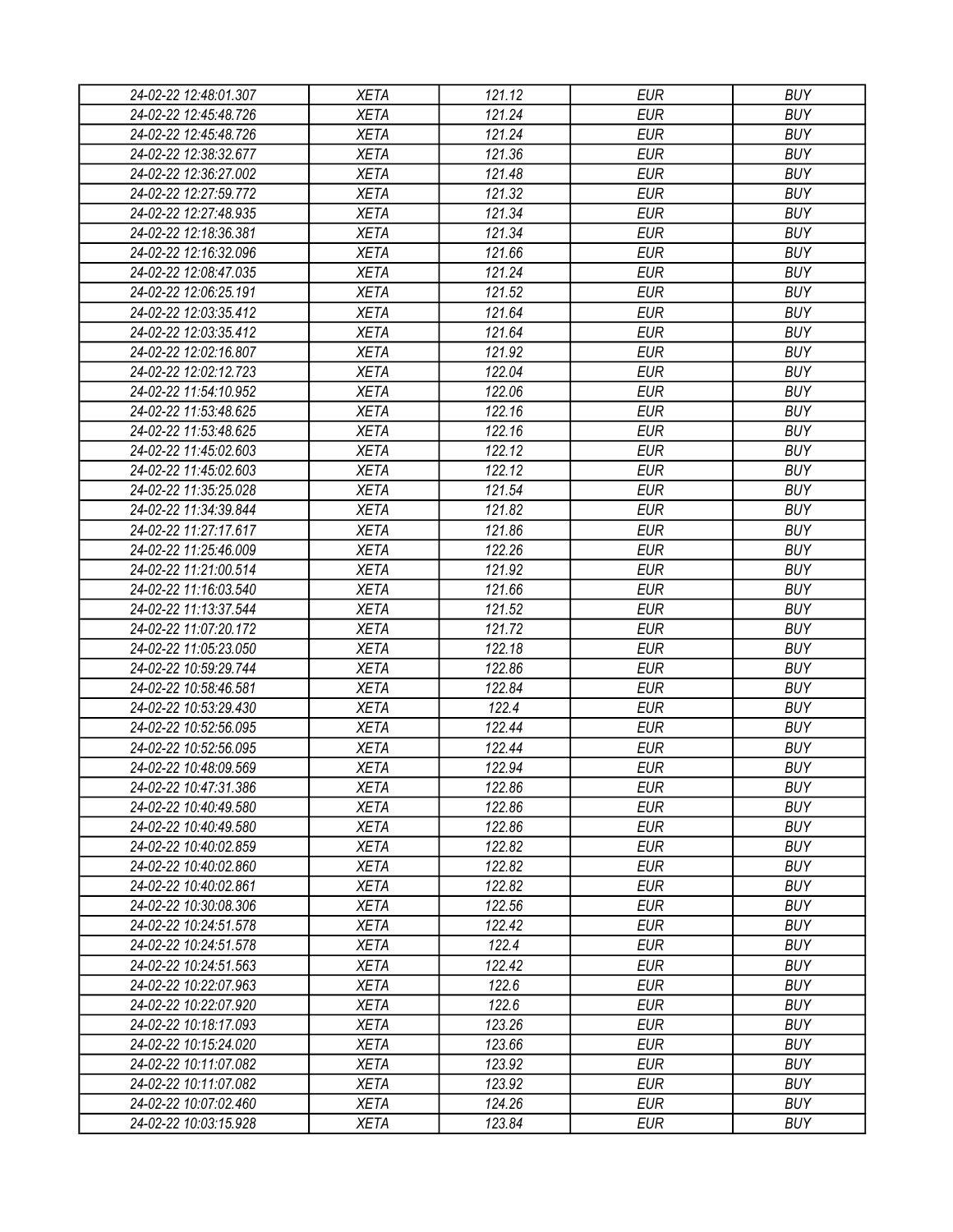| 24-02-22 10:03:15.928 | <b>XETA</b> | 123.84 | <b>EUR</b> | <b>BUY</b> |
|-----------------------|-------------|--------|------------|------------|
| 24-02-22 10:02:23.667 | <b>XETA</b> | 124.02 | <b>EUR</b> | <b>BUY</b> |
| 24-02-22 09:59:59.016 | <b>XETA</b> | 124.04 | <b>EUR</b> | <b>BUY</b> |
| 24-02-22 09:55:06.490 | <b>XETA</b> | 124.26 | <b>EUR</b> | <b>BUY</b> |
| 24-02-22 09:53:16.712 | <b>XETA</b> | 124.62 | <b>EUR</b> | <b>BUY</b> |
| 24-02-22 09:53:16.712 | <b>XETA</b> | 124.62 | <b>EUR</b> | <b>BUY</b> |
| 24-02-22 09:53:16.712 | <b>XETA</b> | 124.62 | <b>EUR</b> | <b>BUY</b> |
| 24-02-22 09:47:07.557 | <b>XETA</b> | 124.9  | <b>EUR</b> | <b>BUY</b> |
| 24-02-22 09:41:02.501 | <b>XETA</b> | 125.36 | <b>EUR</b> | <b>BUY</b> |
| 24-02-22 09:39:25.921 | <b>XETA</b> | 125.2  | <b>EUR</b> | <b>BUY</b> |
| 24-02-22 09:39:25.921 | <b>XETA</b> | 125.18 | <b>EUR</b> | <b>BUY</b> |
| 24-02-22 09:39:25.916 | <b>XETA</b> | 125.18 | <b>EUR</b> | <b>BUY</b> |
| 24-02-22 09:34:48.424 | <b>XETA</b> | 124.94 | <b>EUR</b> | <b>BUY</b> |
| 24-02-22 09:34:48.421 | <b>XETA</b> | 124.94 | <b>EUR</b> | <b>BUY</b> |
| 24-02-22 09:31:12.813 | <b>XETA</b> | 124.92 | <b>EUR</b> | <b>BUY</b> |
| 24-02-22 09:28:32.486 | <b>XETA</b> | 125    | <b>EUR</b> | <b>BUY</b> |
| 24-02-22 09:28:30.681 | <b>XETA</b> | 125    | <b>EUR</b> | <b>BUY</b> |
| 24-02-22 09:23:11.590 | <b>XETA</b> | 125.62 | <b>EUR</b> | <b>BUY</b> |
| 24-02-22 09:21:40.754 | <b>XETA</b> | 125.1  | <b>EUR</b> | <b>BUY</b> |
|                       |             |        |            |            |
| 24-02-22 09:16:37.808 | <b>XETA</b> | 125    | <b>EUR</b> | <b>BUY</b> |
| 24-02-22 09:15:42.524 | <b>XETA</b> | 125.18 | <b>EUR</b> | <b>BUY</b> |
| 24-02-22 09:15:42.523 | <b>XETA</b> | 125.18 | <b>EUR</b> | <b>BUY</b> |
| 24-02-22 09:15:42.523 | <b>XETA</b> | 125.18 | <b>EUR</b> | <b>BUY</b> |
| 24-02-22 09:11:57.726 | <b>XETA</b> | 125.42 | <b>EUR</b> | <b>BUY</b> |
| 24-02-22 09:09:57.337 | <b>XETA</b> | 125.38 | <b>EUR</b> | <b>BUY</b> |
| 24-02-22 09:09:57.337 | <b>XETA</b> | 125.38 | <b>EUR</b> | <b>BUY</b> |
| 24-02-22 09:06:54.609 | <b>XETA</b> | 125.06 | <b>EUR</b> | <b>BUY</b> |
| 24-02-22 09:04:18.725 | <b>XETA</b> | 124.8  | <b>EUR</b> | <b>BUY</b> |
| 24-02-22 09:01:21.900 | <b>XETA</b> | 124.58 | <b>EUR</b> | <b>BUY</b> |
| 24-02-22 09:01:21.900 | <b>XETA</b> | 124.58 | <b>EUR</b> | <b>BUY</b> |
| 24-02-22 08:57:38.206 | <b>XETA</b> | 124.98 | <b>EUR</b> | <b>BUY</b> |
| 24-02-22 08:55:57.343 | <b>XETA</b> | 124.98 | <b>EUR</b> | <b>BUY</b> |
| 24-02-22 08:50:50.868 | <b>XETA</b> | 124.44 | <b>EUR</b> | <b>BUY</b> |
| 24-02-22 08:50:19.224 | <b>XETA</b> | 124.68 | <b>EUR</b> | <b>BUY</b> |
| 24-02-22 08:44:22.518 | <b>XETA</b> | 125.38 | <b>EUR</b> | <b>BUY</b> |
| 24-02-22 08:44:22.518 | <b>XETA</b> | 125.38 | <b>EUR</b> | <b>BUY</b> |
| 24-02-22 08:39:42.345 | <b>XETA</b> | 125.74 | <b>EUR</b> | <b>BUY</b> |
| 24-02-22 08:38:36.346 | <b>XETA</b> | 125.06 | <b>EUR</b> | <b>BUY</b> |
| 24-02-22 08:38:36.346 | <b>XETA</b> | 125.06 | <b>EUR</b> | <b>BUY</b> |
| 24-02-22 08:34:44.982 | <b>XETA</b> | 124.98 | <b>EUR</b> | <b>BUY</b> |
| 24-02-22 08:32:36.743 | <b>XETA</b> | 124.8  | <b>EUR</b> | <b>BUY</b> |
| 24-02-22 08:32:36.743 | <b>XETA</b> | 124.8  | <b>EUR</b> | <b>BUY</b> |
| 24-02-22 08:32:36.743 | <b>XETA</b> | 124.8  | <b>EUR</b> | <b>BUY</b> |
| 24-02-22 08:32:36.743 | <b>XETA</b> | 124.78 | <b>EUR</b> | <b>BUY</b> |
| 24-02-22 08:30:44.554 | <b>XETA</b> | 125.04 | <b>EUR</b> | <b>BUY</b> |
| 24-02-22 08:27:50.402 | <b>XETA</b> | 126.02 | <b>EUR</b> | <b>BUY</b> |
| 24-02-22 08:26:55.514 | <b>XETA</b> | 126.2  | <b>EUR</b> | <b>BUY</b> |
| 24-02-22 08:23:16.925 | <b>XETA</b> | 124.92 | <b>EUR</b> | <b>BUY</b> |
| 24-02-22 08:23:01.175 | <b>XETA</b> | 125.24 | <b>EUR</b> | <b>BUY</b> |
| 24-02-22 08:20:25.047 | <b>XETA</b> | 125.94 | <b>EUR</b> | <b>BUY</b> |
| 24-02-22 08:19:00.708 | <b>XETA</b> | 124.74 | EUR        | <b>BUY</b> |
| 24-02-22 08:16:25.199 | XETA        | 124.02 | <b>EUR</b> | <b>BUY</b> |
| 24-02-22 08:14:29.563 | <b>XETA</b> | 124.44 | <b>EUR</b> | <b>BUY</b> |
|                       |             |        |            |            |